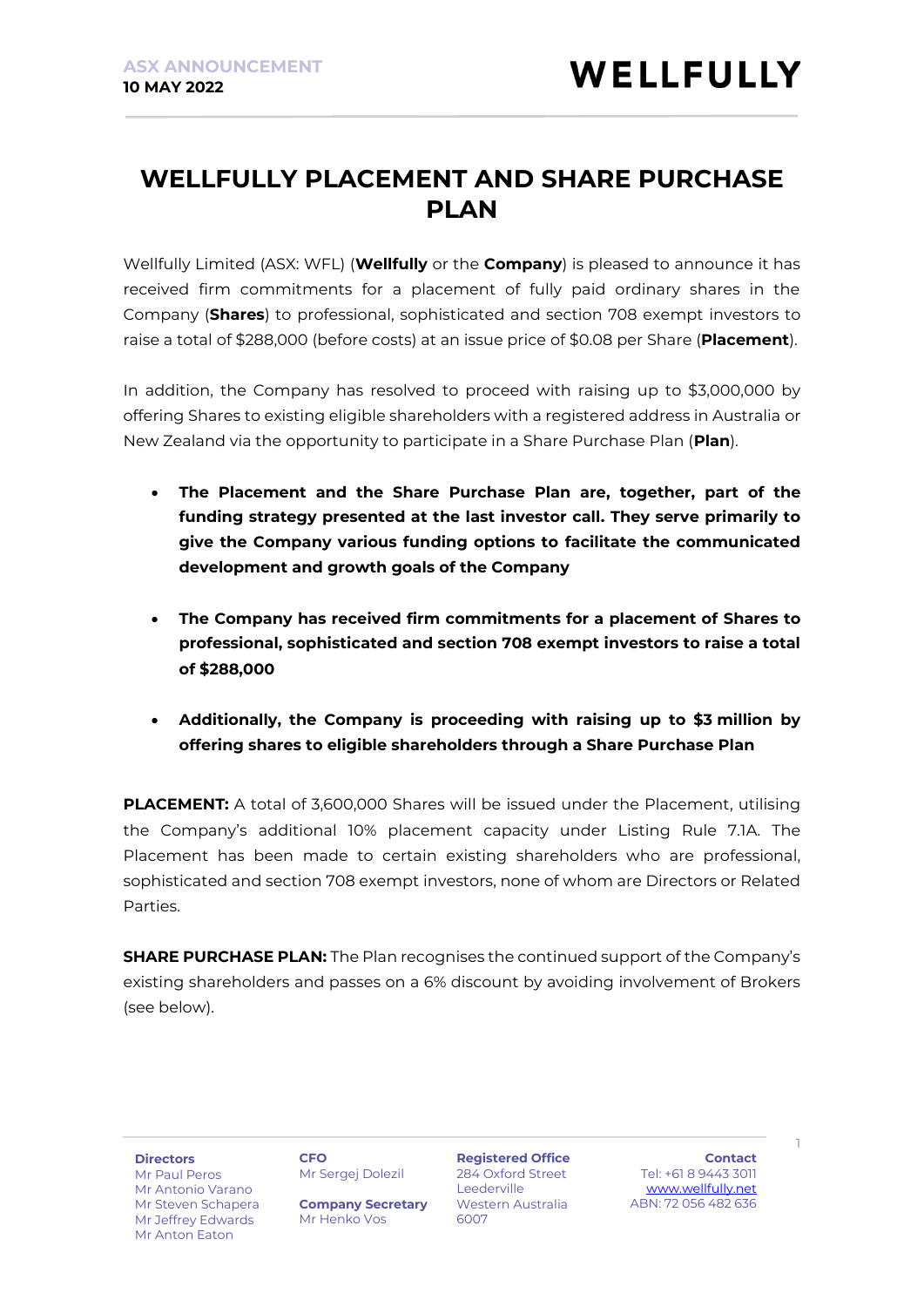The details of the Plan are as follows:

- The Plan entitles eligible shareholders to purchase up to \$30,000 worth of Shares at a per Share issue price which represents a 6% discount to the volume weighted average price of the Shares over the last 5 days of the Plan offer period on which sales of Shares are recorded.
- Eligible shareholders in Australia and New Zealand will have a choice of subscribing for Shares in a parcel with a dollar amount of A\$2,500, A\$5,000, A\$7,500, A\$10,000, A\$15,000, A\$20,000, A\$25,000 or A\$30,000.
- The Company desires to have flexibility with its funding options. Both the Placement and the Plan complement the recently announced GEMS facility, giving the Company various options to access the growth capital needed to execute the following development goals:
	- RÉDUIT:
		- o Expand the commercial presence across 2,300 preferred points-of-sale with selected premium beauty retailers;
		- o Complete the RÉDUIT range across devices, pods and enhanced delivery patches.
	- SWISSWELL:
		- o Optimise the manufacturing process and improve supply-chain alignment of Swisswell patches to shorten lead times, speed up production, and lower manufacturing costs.;
		- o Extension of product range across other joint and tissue pain applications;
		- o Secure commercial presence across 14,300 preferred points-of-sale in health and wellness retail outlets.
	- Development of existing, and new, industry collaboration projects scaling the Company's product and industrial platforms; and.
	- For general working capital purposes.
- The proposed timetable for the Plan is detailed below however the Directors reserve the right to vary the dates and times without notice.

#### **Directors**

**CFO** Mr Sergej Dolezil

Mr Paul Peros Mr Antonio Varano Mr Steven Schapera Mr Jeffrey Edwards Mr Anton Eaton

**Company Secretary** Mr Henko Vos

**Registered Office** 284 Oxford Street **Leederville** Western Australia 6007

**Contact** Tel: +61 8 9443 3011 [www.wellfully.net](http://www.wellfully.net/) ABN: 72 056 482 636

 $\mathcal{D}$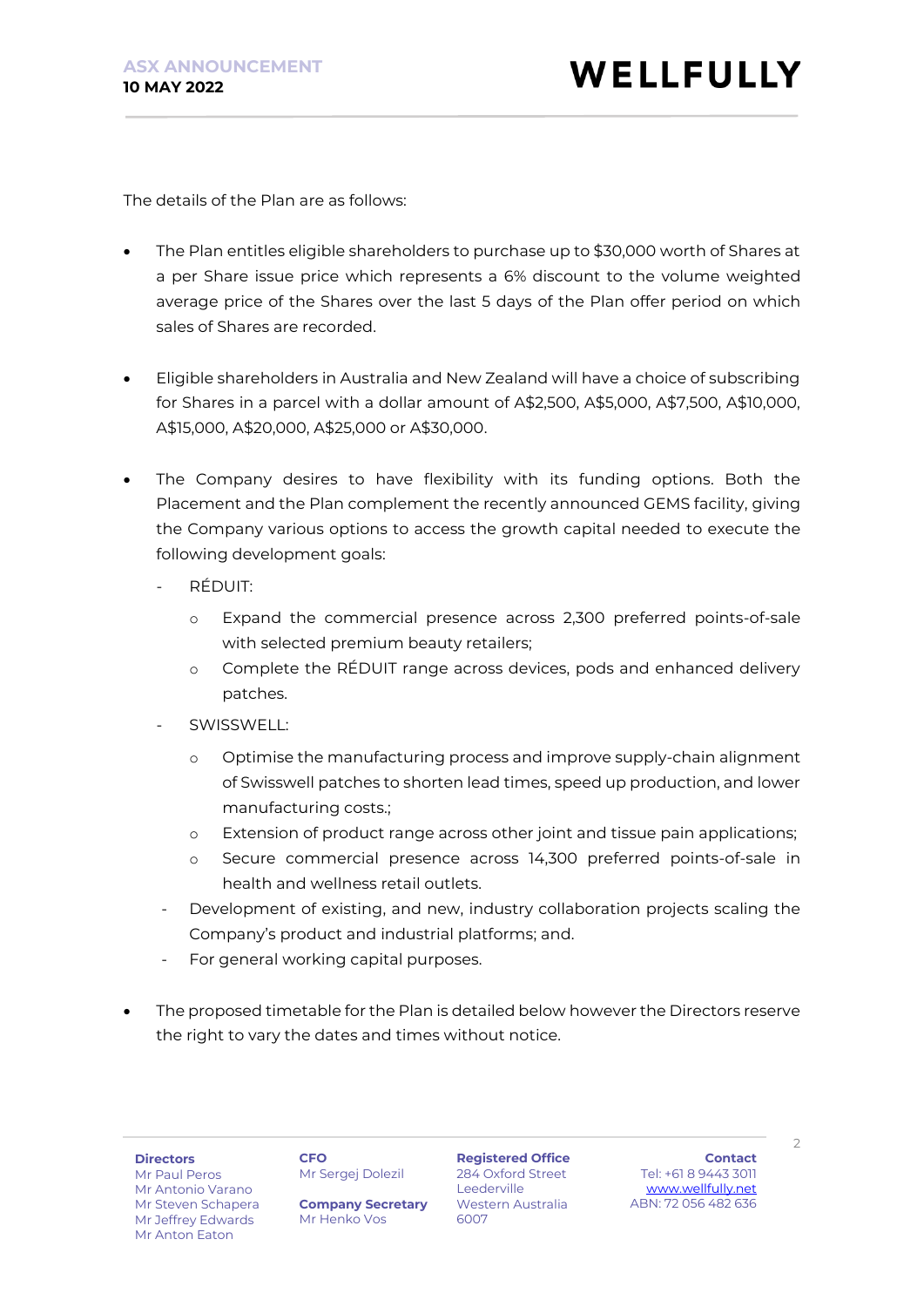| <b>Key Date</b> | Event             | <b>Description</b>                    |
|-----------------|-------------------|---------------------------------------|
| Monday, 9       | Record Date       | Date on which the Company             |
| May 2022        |                   | determined the eligible shareholders. |
| Tuesday, 10     | Announcement      | Share Purchase Plan announced and     |
| May 2022        |                   | Appendix 3B lodged                    |
| Friday, 13      | Despatch Plan     | Share Purchase Plan offer materials   |
| May 2022        | Documentation     | dispatched to eligible shareholders   |
| Friday, 13      | Opening Date      | Share Purchase Plan opens             |
| May 2022        |                   |                                       |
| Tuesday, 31     | Closing Date      | Share Purchase Plan closes.           |
| May 2022        |                   | Applications must be received by 4pm  |
|                 |                   | Australian Western Standard Time on   |
|                 |                   | the Closing Date                      |
| Thursday, 2     | Announcement      | Announcement of results               |
| June 2022       |                   |                                       |
| Friday, 3       | <b>Issue Date</b> | Shares issued and Appendix 2A lodged  |
| June 2022       |                   |                                       |

- The number of Shares that will be issued under the Plan will equal the dollar amount raised from registered holders divided by the issue price. As examples only, and assuming the Plan is fully subscribed, the Company would issue 37,500,000 or 18,750,000 new shares at issue prices of \$0.08 or \$0.16 respectively.
- Registered holders of fully paid ordinary shares in the Company at 5pm Australian Western Standard Time on 9 May 2022 with a registered address in either Australia or New Zealand will be eligible to participate in the Plan. However, investors who hold their shares via Australian or New Zealand nominees but are not themselves residents of Australia or New Zealand will not be eligible to participate in the Plan. In particular, US residents will not be able to participate.
- The Directors reserve the right to issue fewer Shares than eligible shareholders apply for.
- The Plan is also being offered to eligible shareholders who are custodians to participate in the Plan on behalf of eligible beneficiaries, subject to the terms and conditions of the Plan, which will be set out in the Plan offer document.

**Directors** Mr Paul Peros Mr Antonio Varano Mr Steven Schapera Mr Jeffrey Edwards Mr Anton Eaton

**CFO** Mr Sergej Dolezil

**Company Secretary** Mr Henko Vos

**Registered Office** 284 Oxford Street Leederville Western Australia 6007

**Contact** Tel: +61 8 9443 3011 [www.wellfully.net](http://www.wellfully.net/) ABN: 72 056 482 636

 $\overline{\phantom{a}}$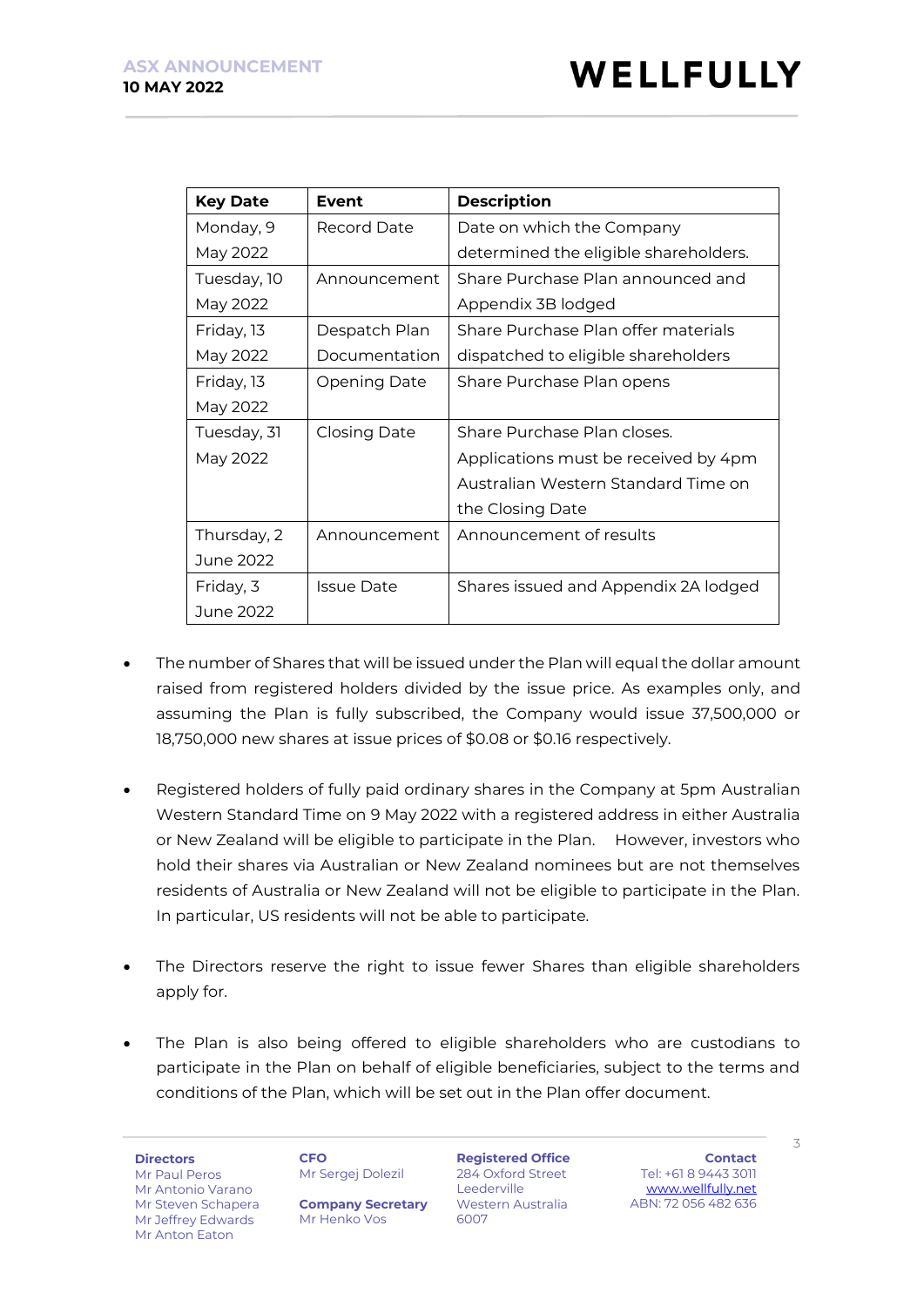The issue of Shares under the Plan is not underwritten and will not require shareholder approval.

Full details of the Plan, including the terms and conditions of the offer and an application form will be sent to eligible shareholders on or around 13 May 2022. Eligible shareholders are encouraged to read this information before applying to participate in the Plan.

# **ABOUT WELLFULLY**

Wellfully is a fully integrated, science-based wellness company. In addition to our ownbrands, RÉDUIT and SWISSWELL, we also offer a portfolio of proprietary technologies and support partners by providing IP and expertise in magnetic array design, feasibility and efficacy, and claims testing, engineering and production.

# **ABOUT WELLFULLY'S TECHNOLOGIES**

Wellfully has developed a number of physical enhancement technologies based on the interactions between ingredient molecules and weak atomic forces, positioning the Company as a world leader in the science of magnetic fields as they relate to drug or active-ingredient delivery.

The first of Wellfully's magnetic technologies was the Magnetic Microarray. Complex 3-D magnetic fields, produced by low-cost microarray film, influence the movement and penetration through the skin of drugs, active ingredients and formulations at the molecular level. This was licensed and commercialised in 2014.

The second magnetic technology, the Programmable Array technology, employs powered electromagnetic fields that can be altered to suit individual consumer's skincare needs. This was licensed for skincare applications in 2020.

The third magnetic technology uses magnetic fields to alter the wettability of a surface, substantially enhancing contact between liquid and solids. Magneto-Wetting underpins the Company's current developments in haircare, skincare and surface hygiene, in conjunction with Wellfully's recently developed Ultrasonic Misting technology. International patents have been filed.

**Directors** Mr Paul Peros Mr Antonio Varano Mr Steven Schapera Mr Jeffrey Edwards Mr Anton Eaton

**CFO** Mr Sergej Dolezil

**Company Secretary** Mr Henko Vos

**Registered Office** 284 Oxford Street Leederville Western Australia 6007

**Contact** Tel: +61 8 9443 3011 [www.wellfully.net](http://www.wellfully.net/) ABN: 72 056 482 636

 $\angle$